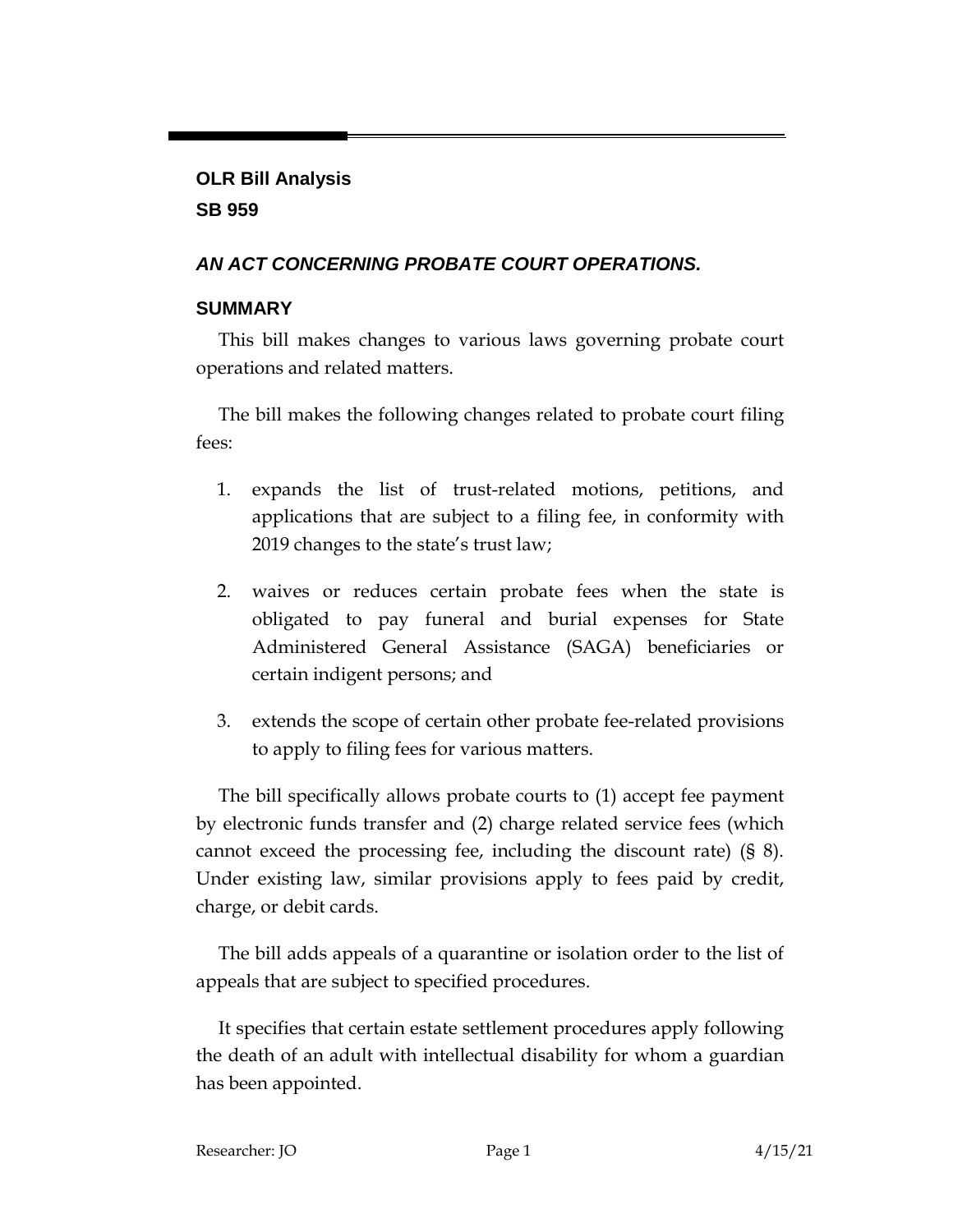The bill adds certain reviews of Department of Children and Families (DCF) voluntary admissions and related matters to the types of probate court transfers that must occur through electronic means.

It also makes numerous minor, technical, and conforming changes.

EFFECTIVE DATE: July 1, 2021

#### **§ 1 — TRUST-RELATED FILING FEES**

Existing law establishes a \$250 filing fee for several trust-related matters in probate court (among other matters). For example, this includes motions, petitions, or applications to construe, divide, reform, or terminate a trust. The bill additionally requires this filing fee for motions, petitions, or applications to (1) validate, combine, or modify a trust or (2) assume jurisdiction over an out-of-state trust.

These changes align with changes to the state's probate laws under PA 19-137.

### **§§ 2-4 — FEE WAIVERS RELATED TO SAGA BENEFICIARIES OR INDIGENT PERSONS**

Existing law waives the \$150 filing fee for petitions for custody of a deceased person's remains in cases where the state, by law, must pay funeral and burial expenses for Temporary Family Assistance (TFA) or State Supplement Program (SSP) beneficiaries.

Existing law also provides that in cases where the Department of Administrative Services (DAS) represents an estate, the estate settlement fee is the lesser of (1) the standard fee (which is based on the estate's value) or (2) the amount that DAS collected after paying the funeral and burial expenses because the person was a TFA or SSP beneficiary.

The bill extends these provisions to cases where the state pays the funeral and burial expenses for (1) SAGA beneficiaries or (2) individuals who die without a sufficient estate and with no legally liable relative able to pay for a proper funeral and burial.

#### **§§ 5-7 — EXTENSION OF OTHER FEE-RELATED PROVISIONS**

Researcher: JO Page 2 4/15/21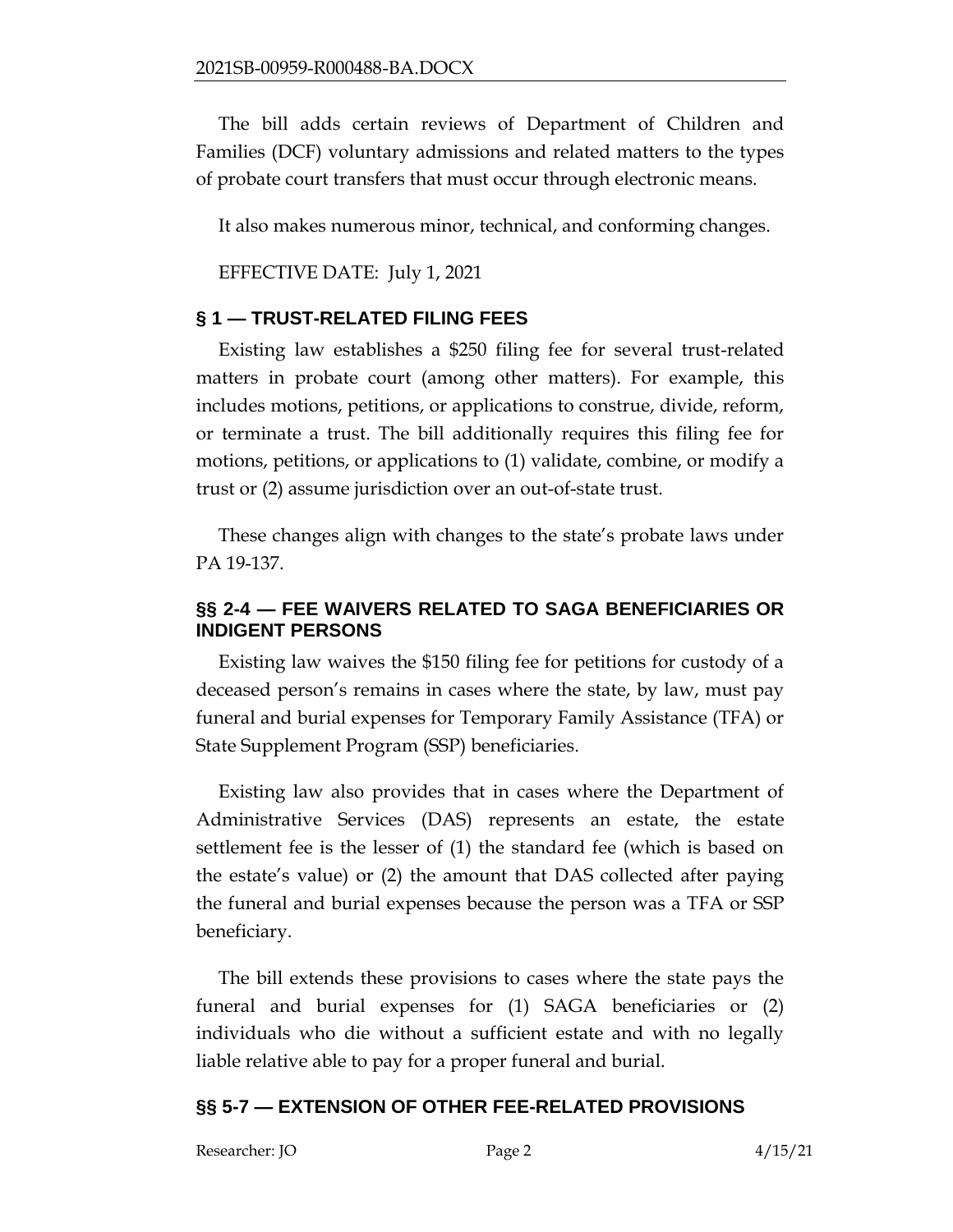Under existing law, certain fee waivers or other rules apply to estate settlement, fiduciary accounting, and miscellaneous probate fees (e.g., certain copy fees), but they do not apply to other fees to file various motions, petitions, or applications in probate court. These other fees encompass filings in a range of matters, such as guardianship, termination of parental rights, adoption, conservatorship, and powers of attorney. They also apply to matters such as requests for court continuances and mediation.

The bill specifically extends the following fee waivers and rules to all such probate fees, as applicable:

- 1. the required fee waiver for adoption proceedings involving special needs children;
- 2. court authority to postpone fees, if the court determines that to require the fee with the filing would cause undue delay or hardship;
- 3. the exemption of probate fees from the sales tax;
- 4. the requirement for probate courts, if a state agency is an applicant or otherwise liable for probate fees, to accept the matter without the filing fee and bill the agency for payment; and
- 5. the requirement for the Probate Court Administrator to cause a refund of overpayments to be paid out of the Probate Court Administration Fund.

## **§§ 9-11 — APPEALS OF QUARANTINE AND ISOLATION ORDERS**

Under existing law, if the Department of Public Health commissioner orders someone into quarantine or isolation during a public health emergency, the person may file a probate court appeal of that order. Anyone aggrieved by the probate court's decision can appeal to Superior Court (CGS § 19a-131b).

As is already the case for certain other appeals of probate court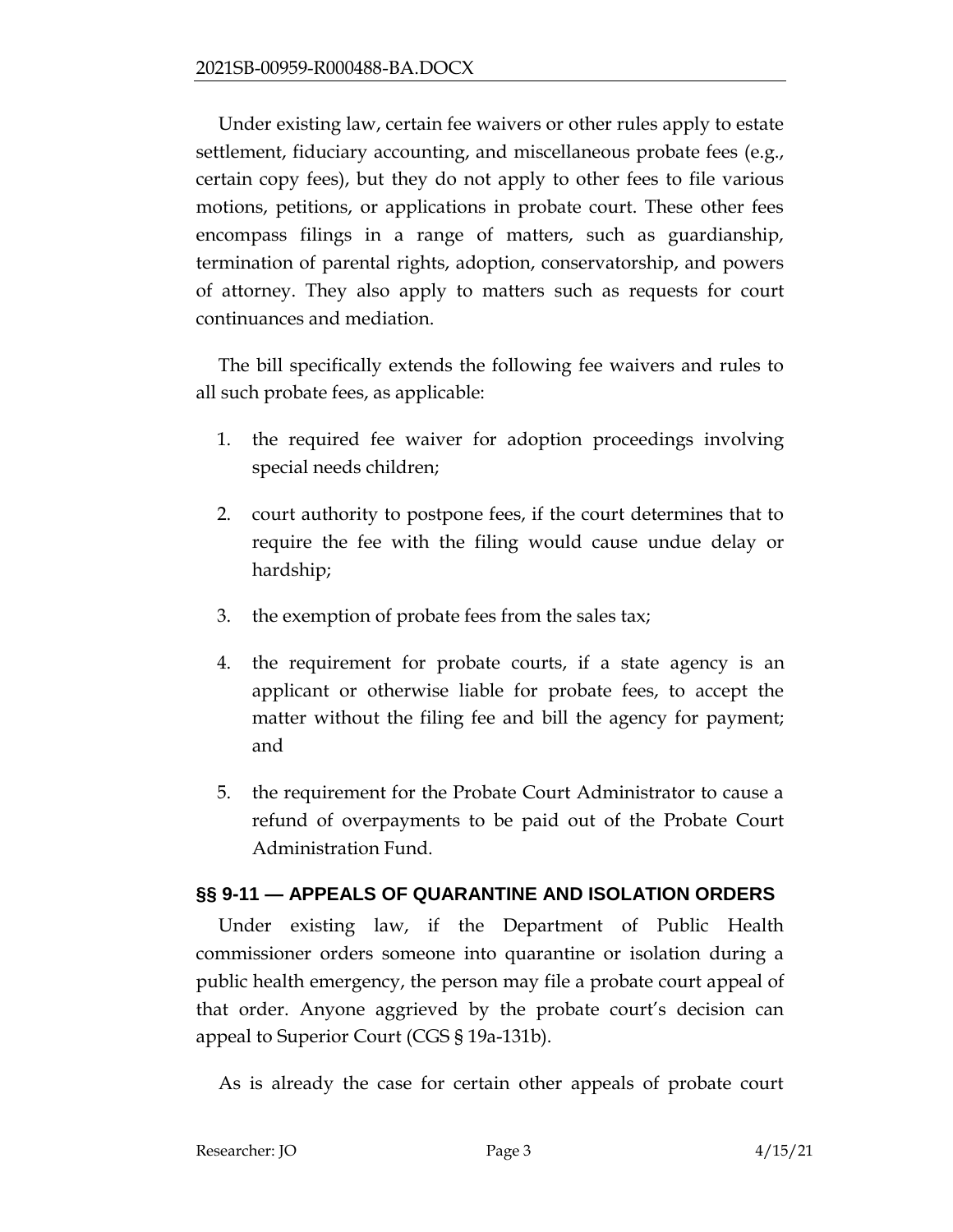decisions, the bill:

- 1. requires hearings on these appeals within 90 days after the appeal is filed, unless the probate court or Superior Court has granted a stay;
- 2. prohibits the Superior Court from referring the appeal to a special assignment probate judge;
- 3. requires the probate court, within specified deadlines, to transcribe any portion of the proceeding's recording that has not been transcribed;
- 4. requires the appeal to be heard by the court without a jury (the appeal may also be referred to a state referee);
- 5. prohibits the Superior Court from substituting its judgment for the probate court's on the weight of evidence on a question of fact; and
- 6. requires the Superior Court to affirm the probate court's decision unless it finds that the person's substantial rights were prejudiced because the probate judge's findings, inferences, or decisions met certain criteria (e.g., exceeded statutory authority, were based on illegal procedures, or were arbitrary or capricious).

## **§ 12 — ESTATES OF ADULTS WITH GUARDIANS**

The bill expands certain procedures for guardians or conservators when closing out small estates to also apply to guardians of adults with intellectual disability.

Generally, under these procedures, the guardian or conservator may pay for the protected person's unpaid lifetime expenses, funeral and burial expenses, and administration expenses for closing the account if all these expenses equal or exceed the protected person's estate. The guardian or conservator may then take credit for these payments in the final accounting.